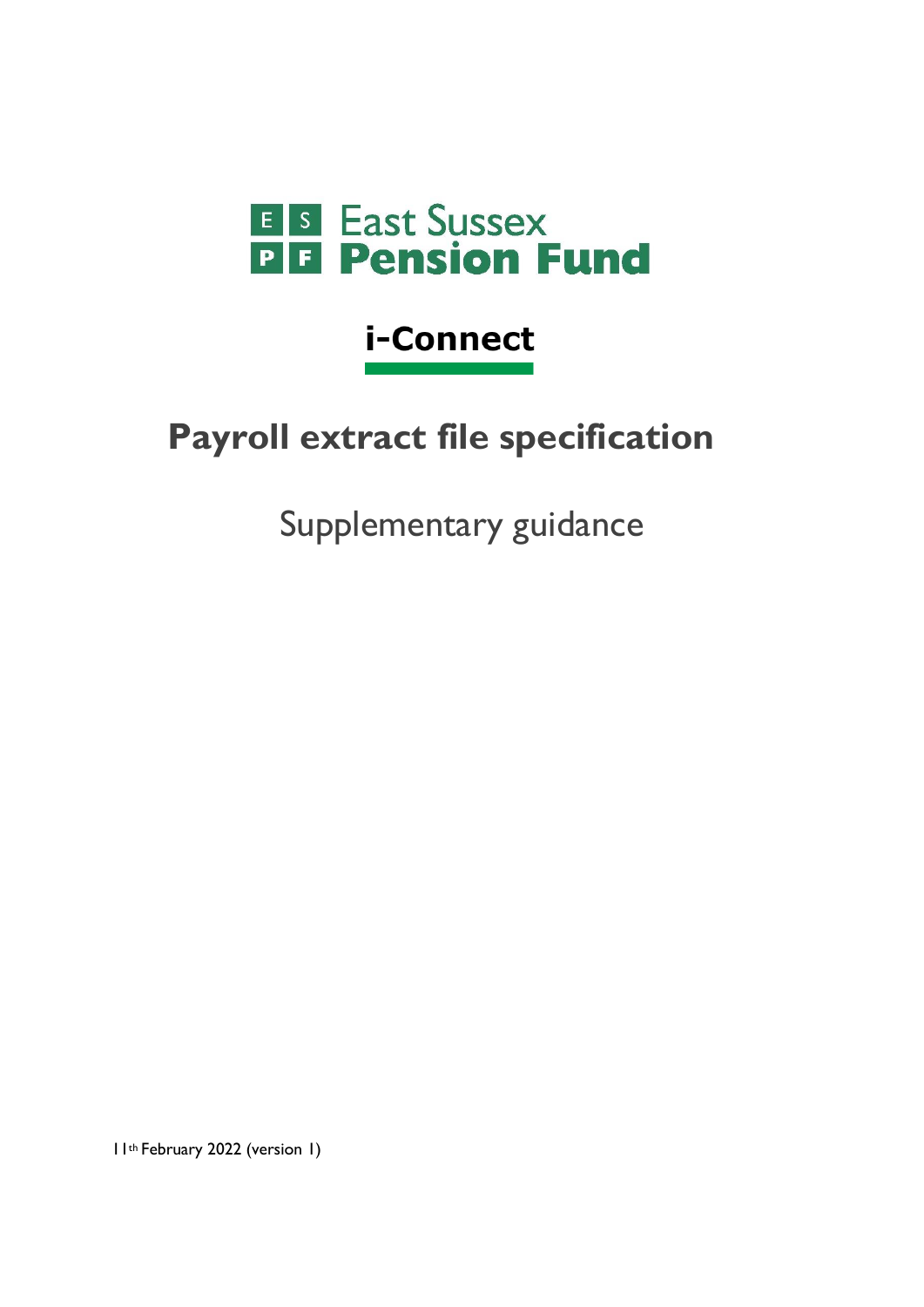

# **Contents**

|                                                                            | Page    |
|----------------------------------------------------------------------------|---------|
| i-Connect payroll extract file specification item - supplementary guidance | $3 - 6$ |
| Frequently asked questions                                                 | $7 - 8$ |
| Contact us                                                                 | q       |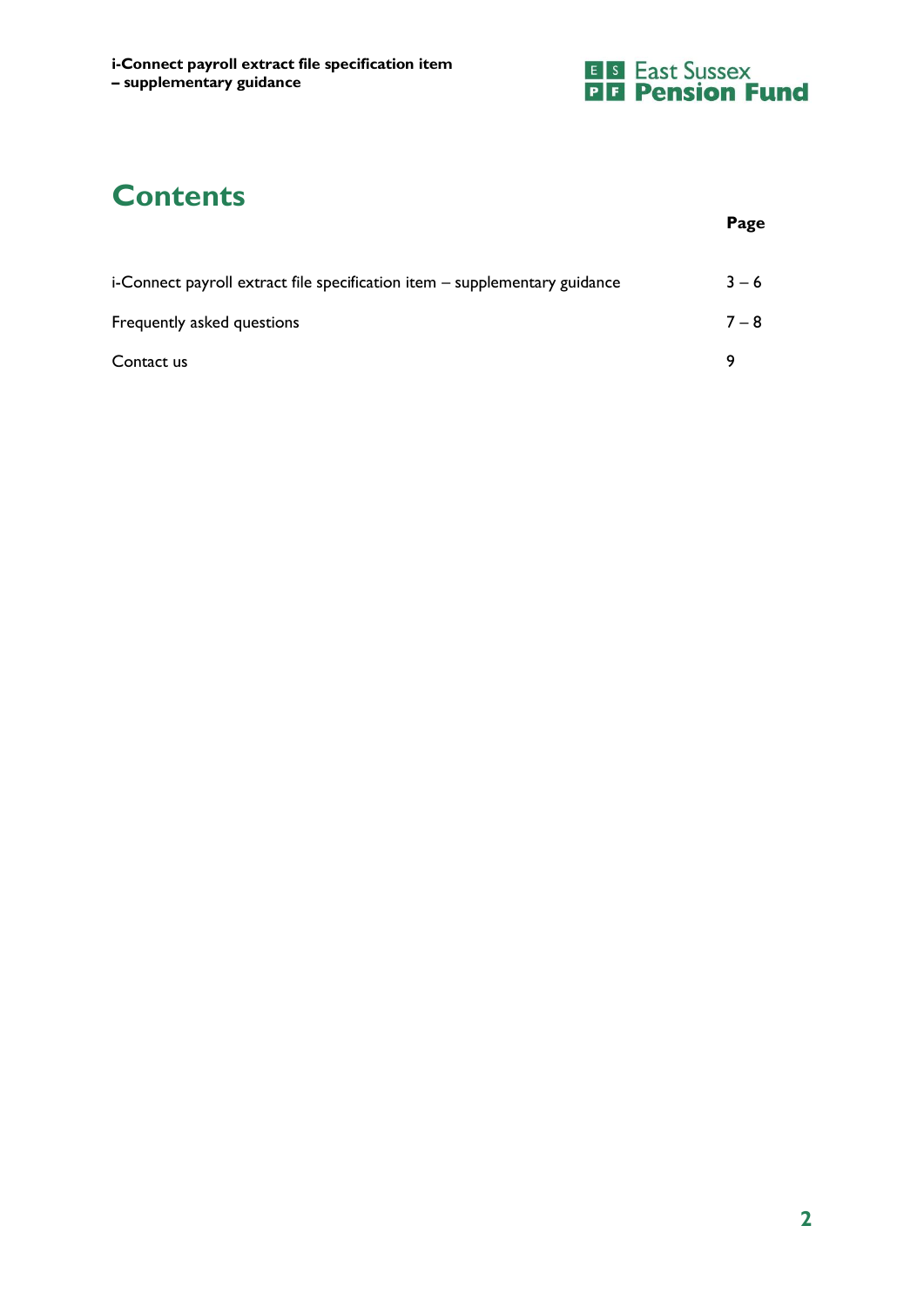

## **i-Connect payroll extract file specification item**  – supplementary guidance

#### **Who and what is this guide for?**

This document provides guidance for East Sussex Pension Fund employers who are responsible for the submission of payroll extract files via i-Connect.

The i-Connect software is provided by Aquila Heywood. You should have already received their guide to payroll extract files which provides employers with:

- 1) An understanding the specification of the payroll extract file, and
- 2) The data items that must be submitted via i-connect.

This supplementary guidance has been created for East Sussex Pension Fund employers for data items where either a separate approach is needed, or further explanation is required.

#### **Information given in this guide supersedes that provided by Aquila Heywood as it details i-Connect processes and requirements specific to East Sussex Pension Fund and its employers.**

| <b>Item</b>           | Data Item                                         | <b>Guidance</b>                                                                                                                                                                                                                                                                                                                                                                                                                                            |
|-----------------------|---------------------------------------------------|------------------------------------------------------------------------------------------------------------------------------------------------------------------------------------------------------------------------------------------------------------------------------------------------------------------------------------------------------------------------------------------------------------------------------------------------------------|
|                       | <b>NATIONAL</b><br><b>INSURANCE NUMBER</b>        | Enter the employee's National Insurance (NI) number. i-Connect is<br>unable to process temporary NI numbers. Please contact us if you do<br>not have a NI number for all employees.                                                                                                                                                                                                                                                                        |
| Example               | AB123456C                                         |                                                                                                                                                                                                                                                                                                                                                                                                                                                            |
| $\overline{2}$        | <b>PAYROLL REFERENCE I</b>                        | Enter the employee's payroll number with the current employer. This<br>should be a unique identifier for each post in your organisation. Please                                                                                                                                                                                                                                                                                                            |
| Example               | 1340547                                           | contact us if you use the same payroll reference for employees that have<br>multiple posts.                                                                                                                                                                                                                                                                                                                                                                |
| 3                     | <b>PAYROLL REFERENCE 2</b>                        | An additional unique identifier, normally the employee's post number<br>with the current employer. It should be a unique identifier for each post                                                                                                                                                                                                                                                                                                          |
| Example               | TY0123456                                         | in your organisation.                                                                                                                                                                                                                                                                                                                                                                                                                                      |
|                       |                                                   | This field should only be used after discussion with us, and only if you<br>cannot provide a unique 'Payroll Reference 1'. The format of this<br>reference must be discussed with us prior to onboarding as our<br>administration system may need to be changed to accommodate this.                                                                                                                                                                       |
| 4                     | <b>PAYROLL REFERENCE 3</b>                        | Not for use by East Sussex Pension Fund employers.                                                                                                                                                                                                                                                                                                                                                                                                         |
| Example               | N/A                                               |                                                                                                                                                                                                                                                                                                                                                                                                                                                            |
| 5, 6, 7, 8,<br>9 & 10 | <b>ALL ADDRESS LINES &amp;</b><br><b>POSTCODE</b> | All address lines and the postcode field are to be populated as specified<br>in the Aquila Heywood i-Connect Payroll extract File Specification Guide<br>(a minimum of two address lines per employee must be provided). It is<br>essential that all address columns and fields on any csv files provided are<br>populated and formatted in the same way each month where member<br>addresses remain the same. This includes the use of capitals or lower- |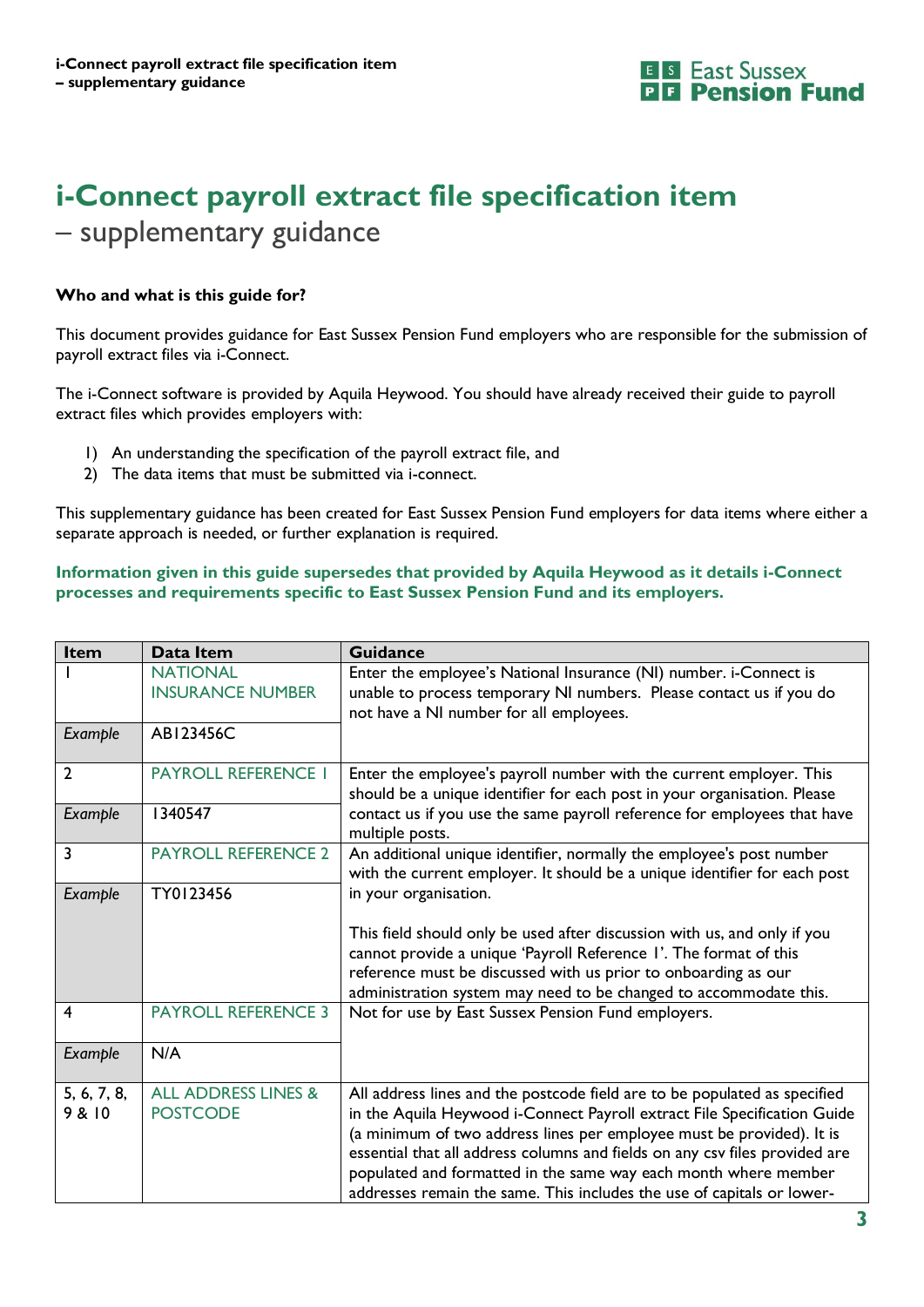

|              |                        | case characters, the placement of a line of the address appearing in a      |
|--------------|------------------------|-----------------------------------------------------------------------------|
|              |                        | different column to that of the previous month, or any difference at all in |
|              |                        | the characters/spacing/formatting of any of the address fields compared     |
|              |                        | to the previous month's file. Failure to do so may result in the i-Connect  |
|              |                        | system inadvertently creating change of address tasks for members.          |
| $\mathbf{I}$ | <b>EMAIL ADDRESS</b>   | The personal email address of the employee should be entered here. This     |
|              |                        | field is not mandatory, but it is important as we look to move to more      |
| Example      | hsmith@domain.co.uk    | regular online communication with members. Populating this field will not   |
|              |                        | affect access to the Member Self-Service Portal.                            |
| 22           | <b>DATE OF LEAVING</b> | This field is mandatory for leavers. The date the employee left their post  |
|              |                        | should be entered here, or if the member has opted out, the date the        |
| Example      | 31/05/2017             | member stopped being an active member of the scheme.                        |
|              |                        |                                                                             |
|              |                        | <b>Submitting leaver forms</b>                                              |
|              | Leaver forms           |                                                                             |
|              |                        | The Fund no longer requires LGPS-8A leaver forms (leaving the pension       |
|              |                        | scheme without immediate payment of benefits) to be submitted by            |
|              |                        | employers who are using i-Connect. Instead, the final pay figure for the    |
|              |                        |                                                                             |
|              |                        | last 365 days from the date of leaving, must be inserted in the full time   |
|              |                        | equivalent final pay field (54) at the month of leaving for all members who |
|              |                        | have left or opted out. This includes casual members. Further               |
|              |                        | information can be found in item 54 guidance below.                         |
|              |                        |                                                                             |
|              |                        | Please note that leaver forms LGPS-9A (leaving the scheme with              |
|              |                        | immediate payment of benefits), LGPS-10A (left the scheme due to death      |
|              |                        | in service), and RET2 forms (inform us that the retirement is going         |
|              |                        | ahead) are still required and will not be replaced by i-Connect             |
|              |                        | submissions. Some leaver forms can be uploaded through i-Connect,           |
|              |                        | please contact the Fund for training on how to action this.                 |
|              |                        |                                                                             |
|              |                        | Leaving employees on the file after they have left the pension              |
|              | Previous month leavers | scheme:                                                                     |
|              |                        |                                                                             |
|              |                        | If an employer knows that arrears of pay is due to an employee after they   |
|              |                        | have left the pension scheme, the member should be left on the file to      |
|              |                        | ensure that any arrears of pay is processed by i-Connect. If no arrears of  |
|              |                        | pay is due the following month but you wish to leave the member on the      |
|              |                        | file for an additional month, then zeros can be inputted in the             |
|              |                        | contribution and pay fields (see FAQs below). Once it is known that         |
|              |                        | there is no outstanding pensionable backpay, employees should be both       |
|              |                        | removed from the file and deleted from the omitted members list on i-       |
|              |                        | Connect. If you are an employer that will have a large, backdated pay rise  |
|              |                        | across all employees, you will need to speak to the Fund separately         |
|              |                        | regarding what to do for members who have left and not include these        |
|              |                        | members on i-Connect.                                                       |
|              |                        | Any historic leavers must be removed from the file at the end of the        |
|              |                        | Scheme year and not be included from 1st April. If backpay is processed     |
|              |                        | for employees after they have been removed from the file, please contact    |
|              |                        | us and provide details. Generally, we would recommend that employees        |
|              |                        |                                                                             |
|              |                        | should be left on the file for 3 months after leaving. However, this may    |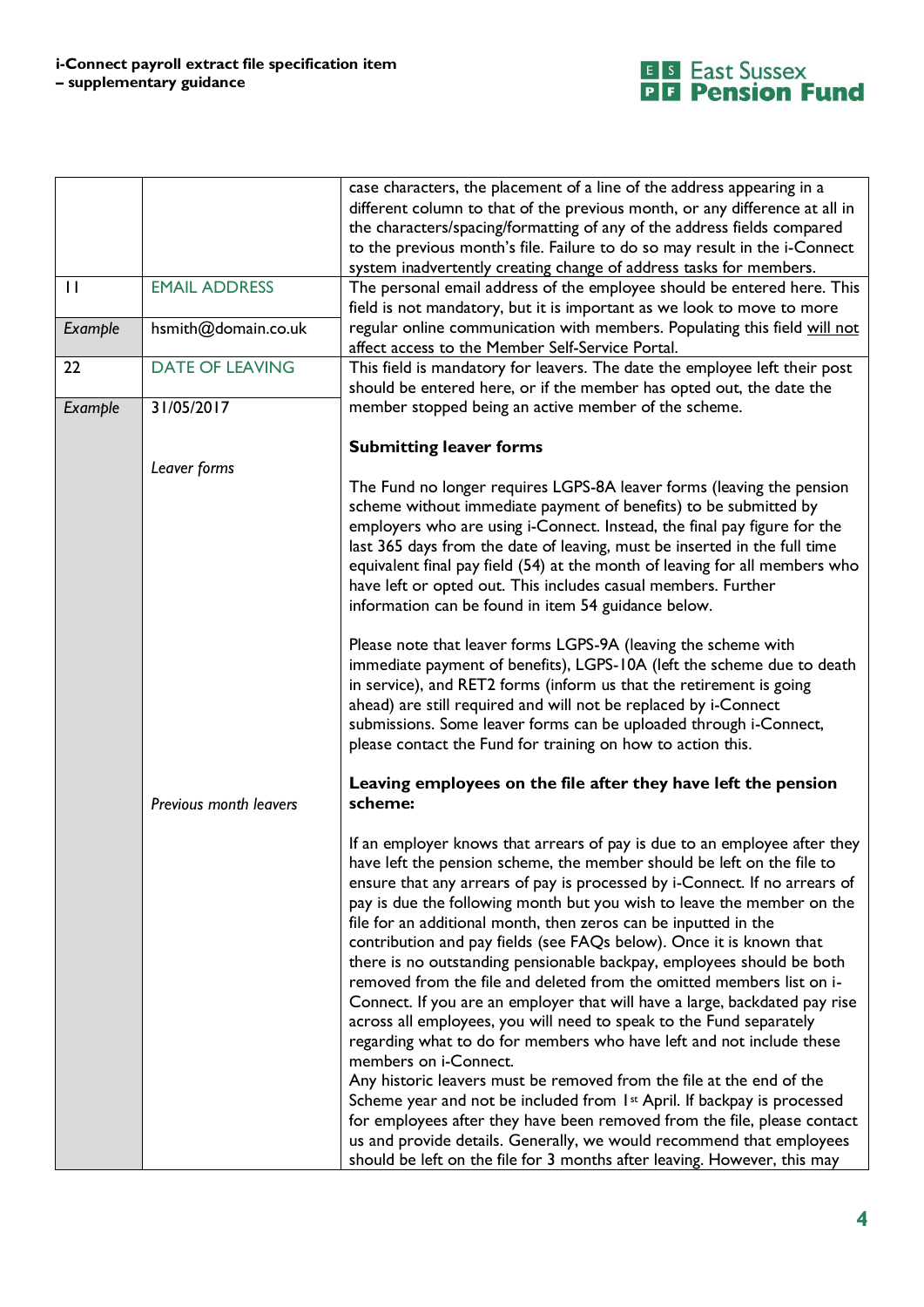

|                |                                             | vary from employer to employer, so please speak to the Fund regarding                                                                                   |
|----------------|---------------------------------------------|---------------------------------------------------------------------------------------------------------------------------------------------------------|
| 26, 27 &       | <b>EMPLOYMENT BREAK</b>                     | this as part of your onboarding process.<br>These fields are for unpaid employment breaks only (sickness should not                                     |
| 29             | <b>DETAILS</b>                              | be entered here). If the member is off sick, the assumed pensionable pay                                                                                |
|                |                                             | figure should be inserted in the pensionable pay field (39) and the                                                                                     |
|                |                                             | employment break and start date fields (26 & 27) should be left blank.                                                                                  |
| 35             | <b>TITLE</b>                                | This field is mandatory.                                                                                                                                |
|                | <b>Miss</b>                                 |                                                                                                                                                         |
| Example        |                                             |                                                                                                                                                         |
| 38 & 40        | <b>ANNUAL</b>                               | Not required by East Sussex Pension Fund.                                                                                                               |
|                | PENSIONABLE SALARY                          |                                                                                                                                                         |
|                | & EFFECTIVE DATE                            |                                                                                                                                                         |
| 4 <sub>l</sub> | <b>DATE JOINED PENSION</b>                  | This field is mandatory. Please enter the date the member joined the                                                                                    |
|                | <b>SCHEME</b>                               | Local Government Pension Scheme for this post in the format                                                                                             |
|                |                                             | DD/MM/YYYY. This field should also be used for members that opt in                                                                                      |
| Example        | 01/07/2017                                  | again (see item 51 below).                                                                                                                              |
| 42             | <b>JOB TITLE</b>                            | This field is mandatory. Enter the employee's job title, not exceeding 20                                                                               |
|                |                                             | characters (input the first 20 characters only where job titles exceed 20).                                                                             |
| Example        | <b>Finance Officer</b>                      |                                                                                                                                                         |
|                |                                             |                                                                                                                                                         |
| 50             | <b>OPT OUT DATE</b>                         | Not required by East Sussex Pension Fund but please note the following:                                                                                 |
|                |                                             | How to submit opt out details                                                                                                                           |
|                |                                             | Employers should submit opt out details by treating as leavers and                                                                                      |
|                |                                             | completing the date of leaving $(22)$ and reason for leaving $(57)$ fields -                                                                            |
|                |                                             | with the reason populated as opt out.<br>Opt outs within the same month of joining                                                                      |
|                |                                             | If a member has had no contributions deducted from their pay,                                                                                           |
|                |                                             | do not include them on the i-Connect file.                                                                                                              |
|                |                                             | If a member has made contributions during the first month                                                                                               |
|                |                                             | before they opt out, then include them on the i-Connect file.                                                                                           |
| 51             | <b>OPT IN DATE</b>                          | Not required by East Sussex Pension Fund.                                                                                                               |
|                |                                             | If a member opts in, please insert the date the member opted in into the                                                                                |
|                |                                             | date joined pension scheme field (41).                                                                                                                  |
| 54             | <b>FULL TIME</b><br><b>EQUIVALENT FINAL</b> | This field is mandatory and must also be populated for casual workers.                                                                                  |
|                | <b>PAY</b>                                  | For all active members: please enter the member's annual full-time<br>equivalent rate of pay on the payroll period end date. If the member              |
|                |                                             | works part time or term time hours, the employer should calculate what                                                                                  |
|                |                                             | the equivalent pay would be if they worked full time hours, 52 weeks of                                                                                 |
|                |                                             | the year.                                                                                                                                               |
|                |                                             | For all members who have left or opted out: please enter the member's                                                                                   |
|                |                                             | annual final pay for the last 365 days from the date of leaving, based on                                                                               |
|                |                                             | the LGPS 2008 definition of pay (more information in the FAQs at the                                                                                    |
|                |                                             | end of this document). This includes casual workers. Please note, if you<br>are using a final pay figure for a year different to the last 365 days, for |
|                |                                             | example, if there has been a pay reduction or a valid certificate of                                                                                    |
|                |                                             | protection of pension benefits has been issued, you will need to inform                                                                                 |
|                |                                             | us separately of the date to which the final pay figure relates.                                                                                        |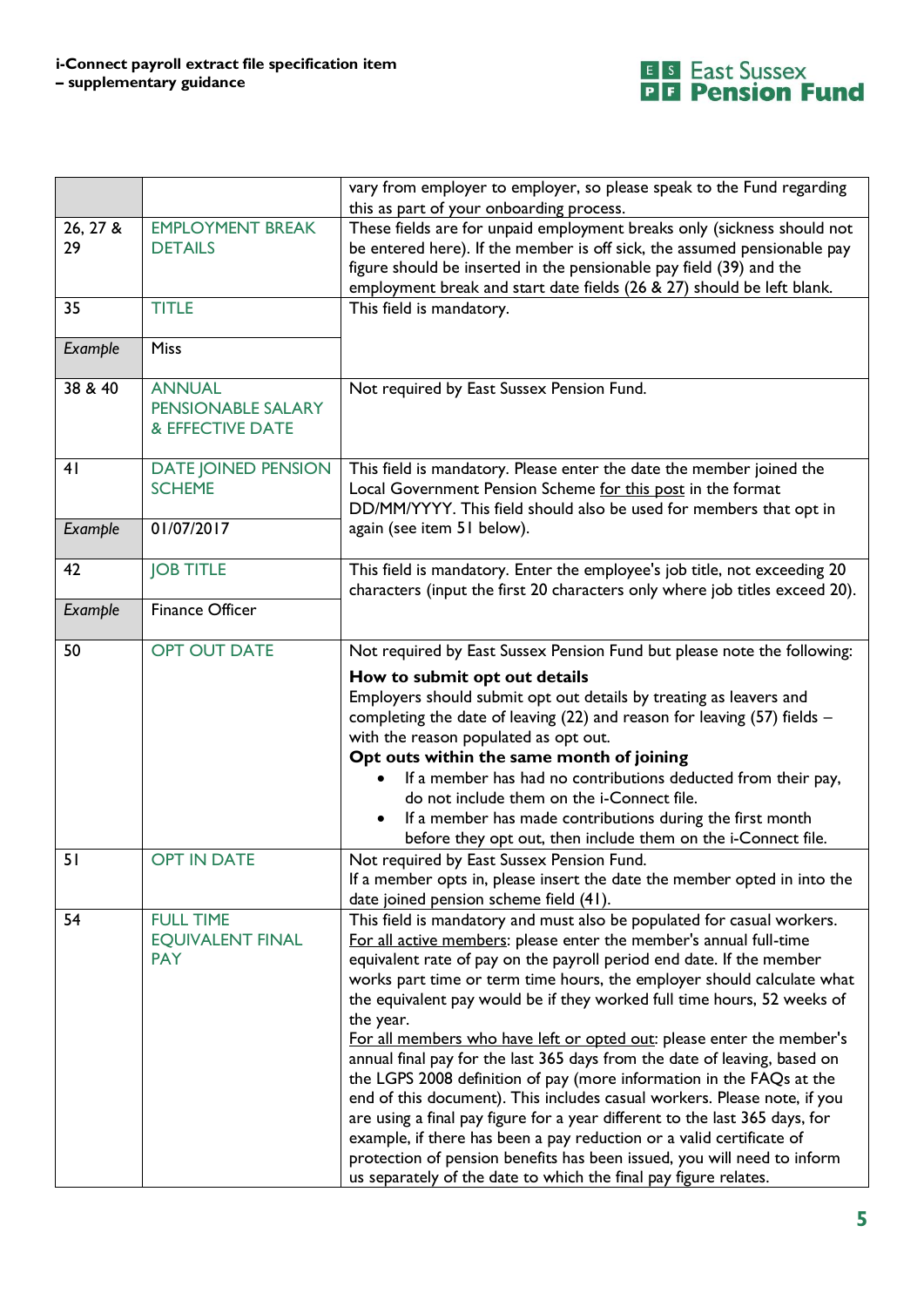

| 57 | <b>REASON FOR</b><br><b>LEAVING</b> | This field is mandatory if a member has left employment and a date of<br>leaving (22) has been entered. Please specify from the list below (maximum |
|----|-------------------------------------|-----------------------------------------------------------------------------------------------------------------------------------------------------|
|    |                                     | 100 characters) the reason for leaving:                                                                                                             |
|    |                                     | • opted out of scheme                                                                                                                               |
|    |                                     | voluntary resignation                                                                                                                               |
|    |                                     | • end of fixed term contract/temporary appointment                                                                                                  |
|    |                                     | dismissal                                                                                                                                           |
|    |                                     | $dismissal - \frac{fraud}{grave}$ misconduct                                                                                                        |
|    |                                     | redundancy / efficiency (member is under age 55)                                                                                                    |
|    |                                     | <b>TUPE</b> transfer                                                                                                                                |
|    |                                     | attained normal pension age (NPA) equal to state pension age                                                                                        |
|    |                                     | attained age 55-60 and wishes to receive immediate payment of<br>benefits                                                                           |
|    |                                     | attained age 60-NPA and wishes to receive immediate payment of<br>benefits                                                                          |
|    |                                     | ill-health (please indicate which tier $-1$ , 2 or 3)                                                                                               |
|    |                                     | attained age 55 (please indicate if in the interests of efficiency or by                                                                            |
|    |                                     | reason of redundancy)                                                                                                                               |
|    |                                     | flexible retirement                                                                                                                                 |
|    |                                     | death in service.                                                                                                                                   |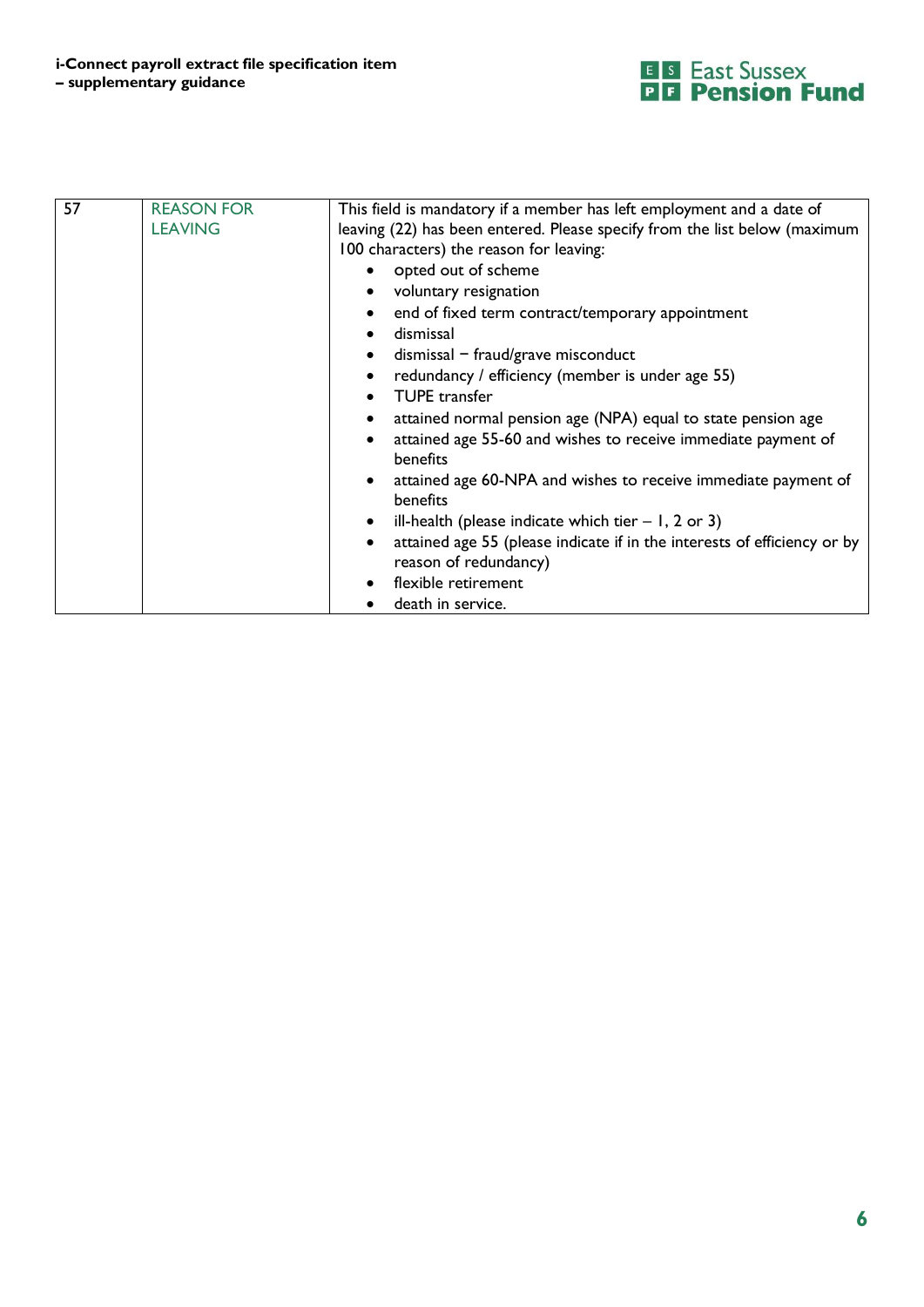

### **Frequently asked questions**

Below is a list of frequently asked questions. If you have any further questions, please contact Paula Jenner or Tim Hillman at East Sussex Pension Fund (contact details on page 6).

#### **What forms do employers still need to use if they now submit monthly payroll files via i-Connect?**

If you are submitting monthly files via i-Connect, you will no longer have to submit the:

LGPS-5A starter form

LGPS-5B change of details form

LGPS-8A leaver form but instead, the final pay figure for the last 365 days from the date of leaving, must be inserted in the full time equivalent final pay field (54) at the month of leaving for all members who have left or opted out.

These forms are still required:

LGPS-9A (leaving the scheme with immediate payment of benefits)

LGPS-10A (left the scheme due to death in service)

RET2 (inform us that the retirement is going ahead)

LGPS31 monthly contributions form is still required as i-Connect cannot currently reconcile contributions.

Please note, there may be occasions where the Fund will still need to contact you with regards to a particular employee's leaving or joining details.

#### **Do you still need to know about legitimate change of addresses if the address fields on the i-Connect file must be consistently populated?**

If a member has a genuine change of address the new details should be included on the next i-Connect file.

The address fields **must** be populated consistently and formatted in the same way each month for all member addresses that remain the same. This includes the use of capitals or lower-case characters, the placement of a line of the address appearing in a different column to that of the previous month, or any difference at all in the characters/spacing/formatting of any of the address fields compared to the previous month's file. It is important to apply this to member addresses that remain the same because i-Connect recognises a change in format as a change of address, creating inadvertent change of address tasks for our Pensions Administration Team.

#### **What information should be included on the file for a member who has left to submit backpay information?**

You should populate all details as they were last included on the previous file, with the exception of the pay, contributions and full-time equivalent final pay figures. The cumulative values for CARE pay and employee and employer contributions must be updated to reflect the total year to date values inclusive of the backpay amounts. Likewise, the final pay figure should be amended to take account of any pay rises that have occurred in the last 365 days of leaving. The pay period pay and contribution figures may either be inserted or a 0 must be entered.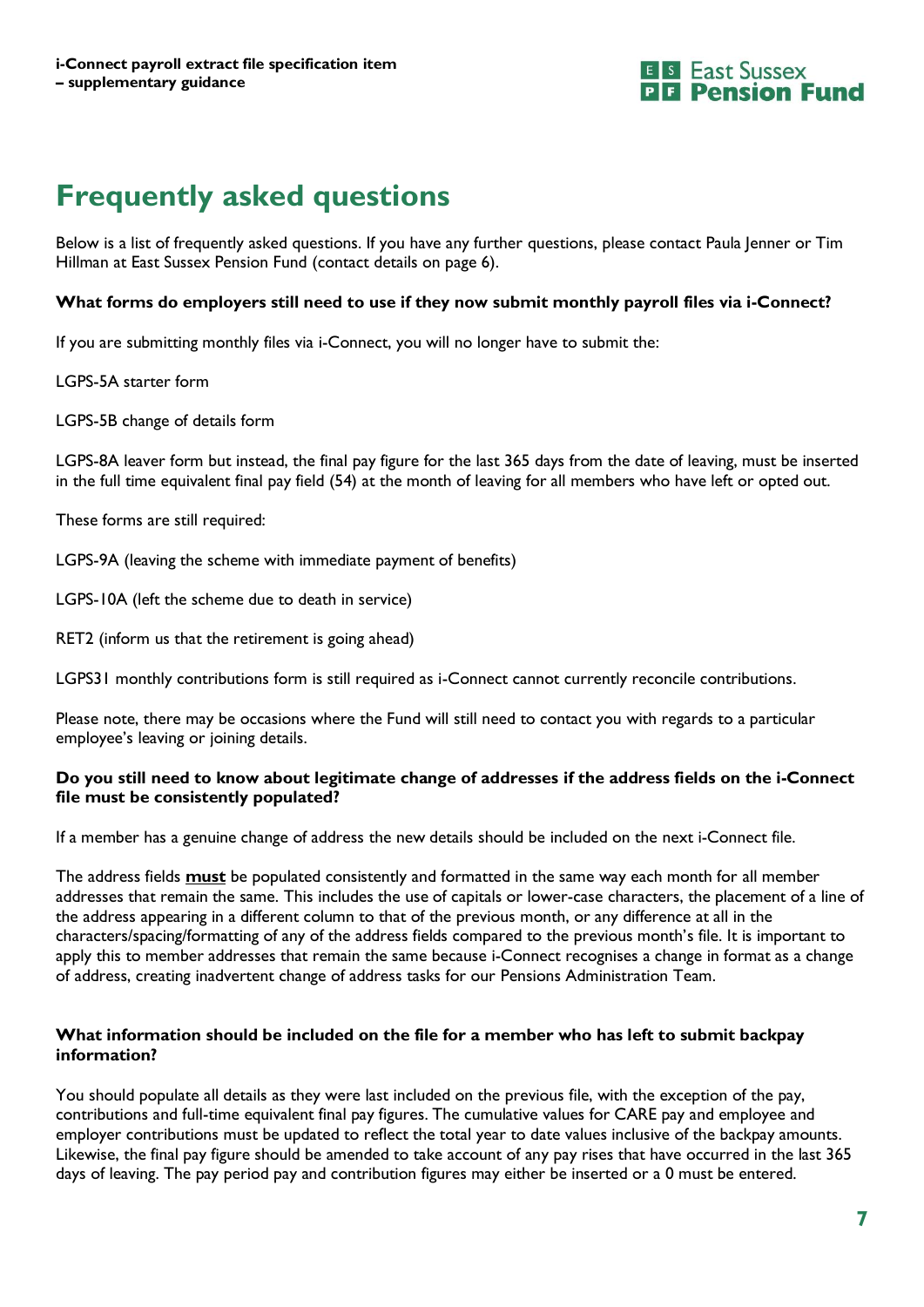

#### **What do I do if some of the information for a member that has already been submitted is incorrect?**

The cumulative values for contributions and pay figures can be corrected the following month, provided it is within the same pension scheme year (1<sup>st</sup> April – 31<sup>st</sup> March). For anything else, please contact us separately.

#### **What is meant by the 2008 definition of final pay and when do I need to submit this information?**

Final pay is the full-time equivalent pensionable pay in the previous 365 days of scheme membership from date of leaving, or one of the previous 2 years if this is higher. The definition of final pay is from the 2008 regulations, and this includes any additional payments that were pensionable before the scheme rules changed in 2014. It includes your normal pay, contractual shift allowance, bonus, contractual overtime, maternity pay, paternity pay, adoption pay, shared parental pay and any other taxable benefit specified in your contract as being pensionable. It should not include any pay for non–contractual overtime or additional hours. If you were part-time for all or part of the final year, the whole-time pay that you would have received if you had worked whole-time is used. If your pay in your final year was reduced because of sickness or relevant child related leave, final pay is the pay you would have received had you not been on sick leave or relevant child related leave. For more information about final pay and how it is used in working out benefits, please visit [https://www.lgpsmember.org/more/2008-2014.php.](https://www.lgpsmember.org/more/2008-2014.php) Please note, if you are using a final pay figure for a year different to the last 365 days, for example, if there has been a pay reduction or a valid certificate of protection of pension benefits has been issued, you will need to inform us separately of the date to which the final pay figure relates.

The final pay figure must be included on your i-Connect file for all members who leave or opt out at the month of leaving. This should be included in the full time equivalent final pay (54) field (doing so means that LGPS-8A leaver form will not be required).

#### **What do I do if an employee has had a change of post reference, but their actual post has not changed?**

You will need to contact us directly, so that this can be updated manually on our internal pensions administration system before including the member and their new reference on an i-Connect submission. If you do not notify us prior to the next monthly submission a duplicate record will be created and i-Connect will treat the member as having an additional post. Please note that if a member leaves their post and starts a new role with the same employer, this should be treated as a leaver (see below).

#### **Why do employees that have left their post and started a new role with the same employer need to be treated as leavers?**

If a member starts a new role, they are legally entitled to new starter options and have the same rights as a new joiner even though this might not be viewed by the member or employer as having left employment or the scheme. This is because a new post may bring with it different terms – such as a change of pensionable pay and a different contribution rate. Therefore, each post or role should be treated separately on i-Connect and where a member ends one post and starts another during the same month, these should be populated on separate lines of the i-Connect file alongside the unique identifiers for the different posts. Likewise, for employees with multiple posts, each post and its associated payroll and pension information, should be inserted onto separate lines on the i-Connect file. New starters, including members that begin a new post, are sent correspondence from the Fund, and have 12 months to let us know if they do not wish their records to be aggregated.

#### **What should I do if my file won't process on i-Connect or there are errors or suppressions showing?**

Please contact us if you have any issues submitting or processing your file. We ask that you contact us in the event of any errors or suppressions occurring, so that we can resolve any formatting issues or data queries.